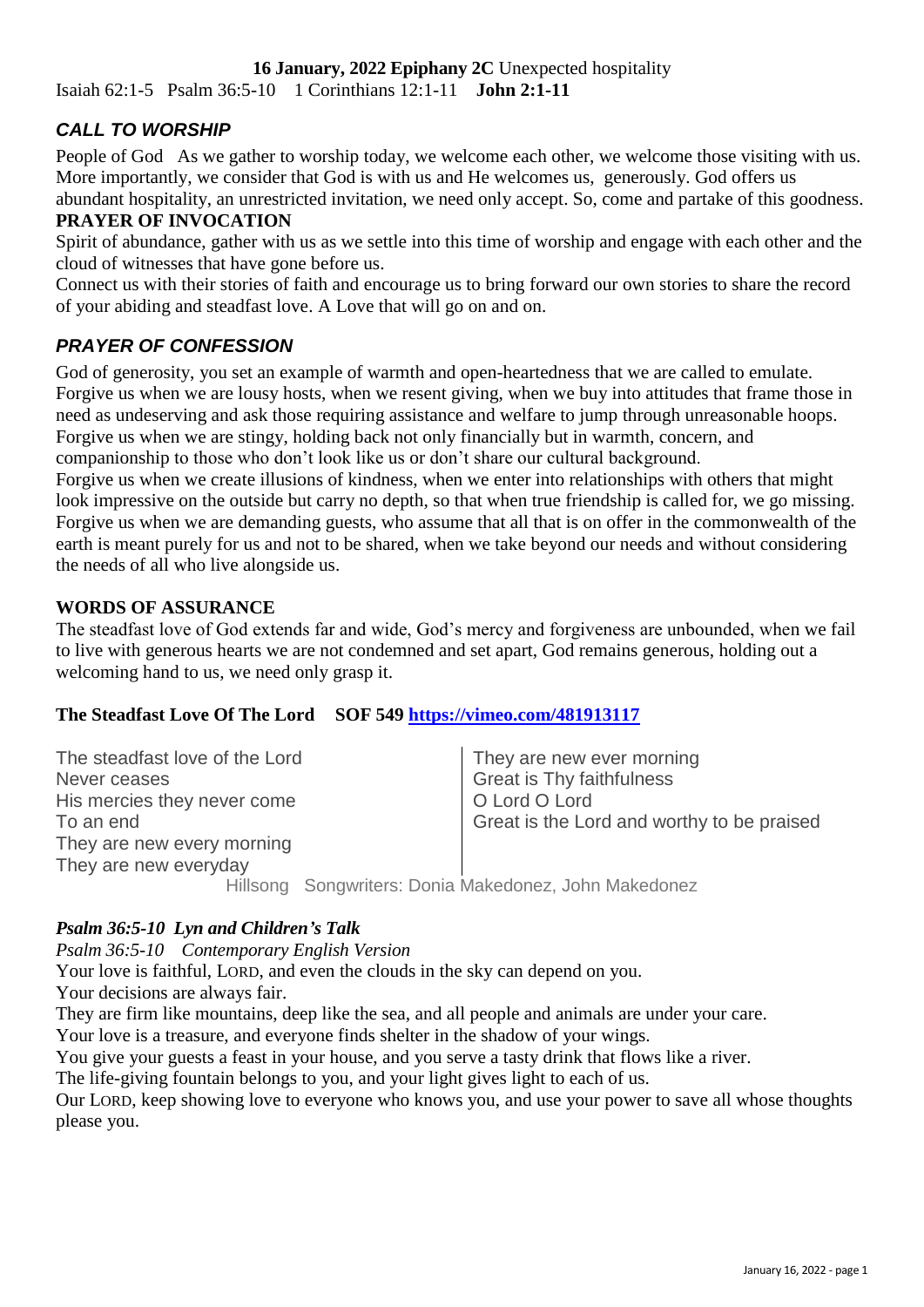Children's activity Sunday 16<sup>th</sup> January 2022. Eden Uniting Church Lyn Dawson Based on Psalm 36 verses 5 - 10

Your love, LORD, reaches to the heavens, your faithfulness to the skies.

**6** Your righteousness is like the highest mountains, your justice like the great deep. You, LORD, preserve both people and animals.

**7** How priceless is your unfailing love, O God! People take refuge in the shadow of your wings.

**8** They feast on the abundance of your house; you give them drink from your river of delights.

**9** For with you is the fountain of life; in your light, we see light.

**10** Continue your love to those who know you, your righteousness to the upright in heart.

This psalm tells us about God's great love for us.

**Imagine**: Choose some things mentioned in the psalm that you could draw – eg. Mountains, animals, rivers.

**Listen**: to a lovely song called "**Shine, Jesus, shine"** by Graham Kendrick (you can hear this on you tube)

**Think**: How can you **shine** in your family and share God's love with your friends.

**Draw**: You may like to draw another picture that includes your family and friends.

## **[Lord, The Light Of Your Love Is Shining](https://www.youtube.com/watch?v=op17raOTXbk) SOF362 x3verses**

## *PRAYER OF ADORATION AND THANKSGIVING*

*Based on Psalm 36*

Speak to all people, to every nation and every clan of God's steadfast love.

**Tell them how God's goodness extends from the lands to the heavens, it flows around the earth with the clouds.**

God's good judgement is as solid as the mountains and as deep as the ocean,

**God is set on saving all creation, everything that dwells on the earth.**

God, you gather us up and provide refuge to us, you open your house to us and lay out an abundant feast before us, food to sustain us and a river to quench our thirst.

**You are the fountain of our life and in you we see light.**

Those who know you, who seek to be people of upright hearts, know that you will continue to love us **and be will always be on hand to offer us salvation and blessing. AMEN**

## **DISCIPLESHIP THOUGHT**

Do 30-year-old men ever concede to the will of their mothers? If so, in what circumstances? What is the sense between the two? Mary is feisty, she doesn't accept Jesus' refusal to intervene and save the wedding hosts from social embarrassment and being renowned for stingy hospitality, she forces him to act. Of all the people at the wedding, she was the one who knew intimately who her son was and what his ministry would become, so why impose this situation on him when he'd said it wasn't his time yet? Why did Jesus end up complying? Had the God-bearer earnt the right to be the first to display to the world her grown son's calling? The scripture doesn't answer these questions, but we do hear that after this Jesus' disciples believed in him. **Was witnessing unexpected hospitality and generosity the thing that convinced them? Is this an insight into what our own evangelism could look like?**

## **OFFERTORY SENTENCE**

While a single person cannot open their door and their table to everyone, as a community together we can offer an abundance of hospitality. What we give today is an act of largesse than will travel far and wide. *OFFERTORY*

**God take these gifts and turn them into kindnesses,** turn each kindness into a community of welcome and generosity, turn these communities into a worldwide network of care and compassion, a network that disrupts division and segregation and delivers joy and peace. Amen.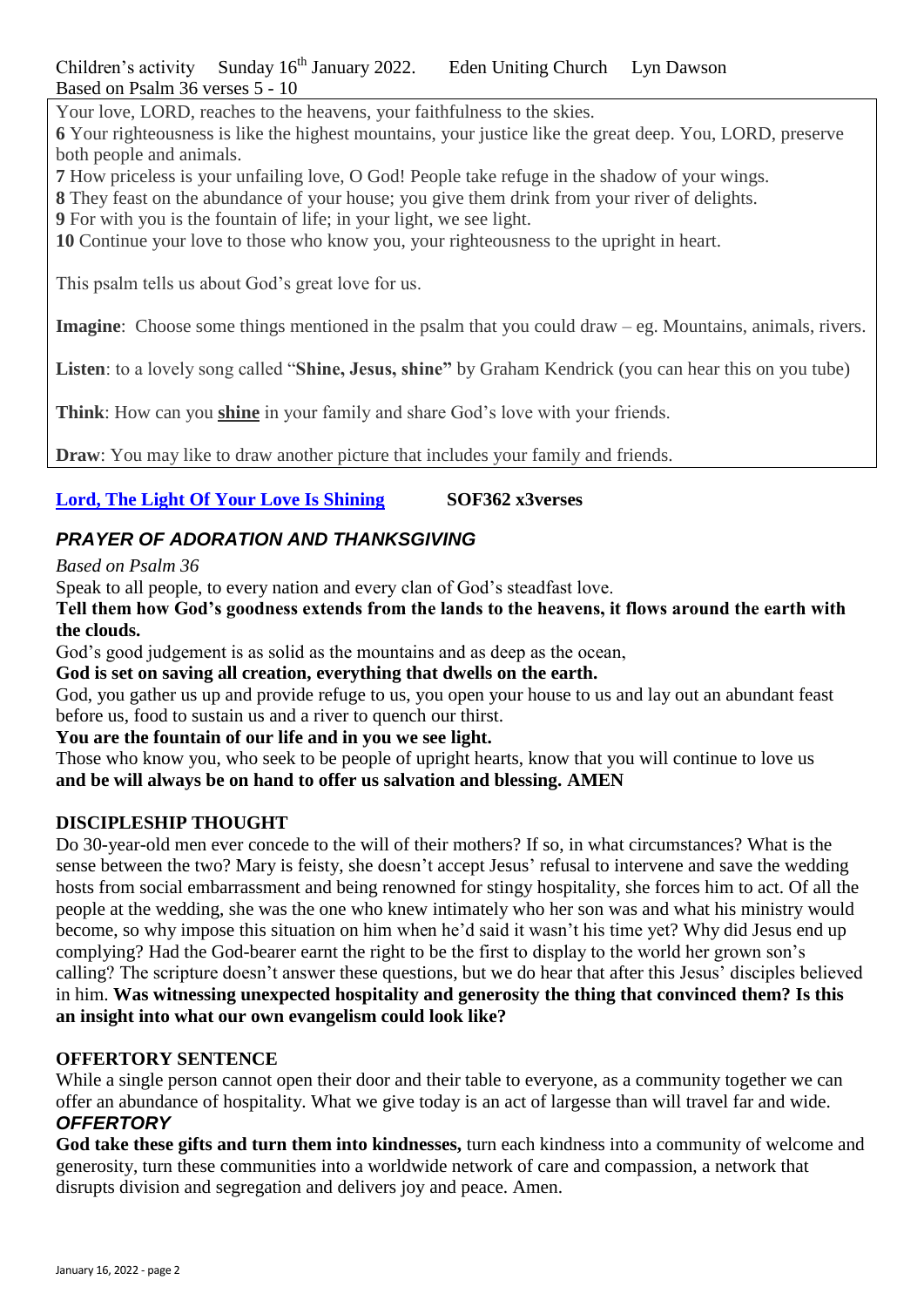#### *John 2:1-11 Contemporary English Version -*

#### **Jesus at a Wedding in Cana**

Three days later Mary, the mother of Jesus, was at a wedding feast in the village of Cana in Galilee. Jesus and his disciples had also been invited and were there.

When the wine was all gone, Mary said to Jesus, "They don't have any more wine."

Jesus replied, "Mother, my time hasn't yet come: You must not tell me what to do."

Mary then said to the servants, "Do whatever Jesus tells you to do."

At the feast there were six stone water jars that were used by the people for washing themselves in the way that their religion said they must. Each jar held about twenty or thirty gallons. Jesus told the servants to fill them to the top with water. Then after the jars had been filled, he said, "Now take some water and give it to the man in charge of the feast."

The servants did as Jesus told them, and the man in charge drank some of the water that had now turned into wine. He did not know where the wine had come from, but the servants did. He called the bridegroom over and said, "The best wine is always served first. Then after the guests have had plenty, the other wine is served. But you have kept the best until last!"

This was Jesus' first miracle, and he did it in the village of Cana in Galilee. There Jesus showed his glory, and his disciples put their faith in him.

## **Unexpected hospitality. 16th January 2022 Eden Uniting Church,**

#### **Paul Dawson**

If the scholars are right, this story about Jesus turning water into wine at a wedding feast in Cana, was remembered and written about by John at the end of his long life in about 90 AD. So, John was vividly telling the story of an event that happened over 60 years before.

I think that we have all been encouraged by the faith stories that Marie and Alison and others have shared with us in recent weeks.

And I think in the same way that most of us here could tell a story or two about how we have experienced unexpected hospitality or the kindness of strangers.

One that I can remember happened at the end of 1981 – just over 40 years ago. I had walked for two weeks along the Alpine Track with a friend and we had finished on a high at Mt Feathertop, which even in early summer still had snow patches at the top. It is probably one of the most impressive mountains in Australia and certainly one on which you could easily agree with the psalmist that "the Lord's steadfast love extends to the heavens" and "His righteousness is like the mighty mountains."

The next morning, we descended to the plains and split up hoping to find separate rides as far as we could or at least to the train station at Wangaratta. I had one short ride and then I had to wait a while before deciding that it was best to keep walking along the road. I had probably walked for about an hour in 30 plus degree heat and was feeling a bit dejected when some kind people sitting on a veranda, called out and offered me cold water. I can vividly remember their kindness and how it lifted my spirits. Soon after, another kind person stopped and offered me a ride to Wangaratta and the train.

Thus, I can understand that John would have clearly remembered many of the things that Jesus had said and done so many years before.

In fact, at the end of his gospel, John writes "It is this same disciple who attests what has been written. It is in fact he who wrote it, and we know that his testimony is true. There is much else that Jesus did. If it were all recorded in detail, I suppose the whole world could not hold the books that would be written." So, John would have had many stories to think over before writing his gospel.

The other gospels had been written some 30 years earlier and in the meantime John had had time to think and pray about the meaning of Jesus life, death and resurrection. John (possibly with help) wrote his account to fill in a few gaps in the other gospels – of things he particularly remembered and to reflect more on the spiritual implications of the events.

And so he divided his account into two parts:-

Chapters 1- 12 have been called the book of signs

And chapters 13 -20 the hour of Jesus

Where the other gospel writers described Jesus' deeds as miracles, John chose to call them signs (or indicators)

In the first part – the book of signs, John chose to elaborate on 7 out of the known 36 miracles of Jesus. Only John described the story of the wedding feast at Cana.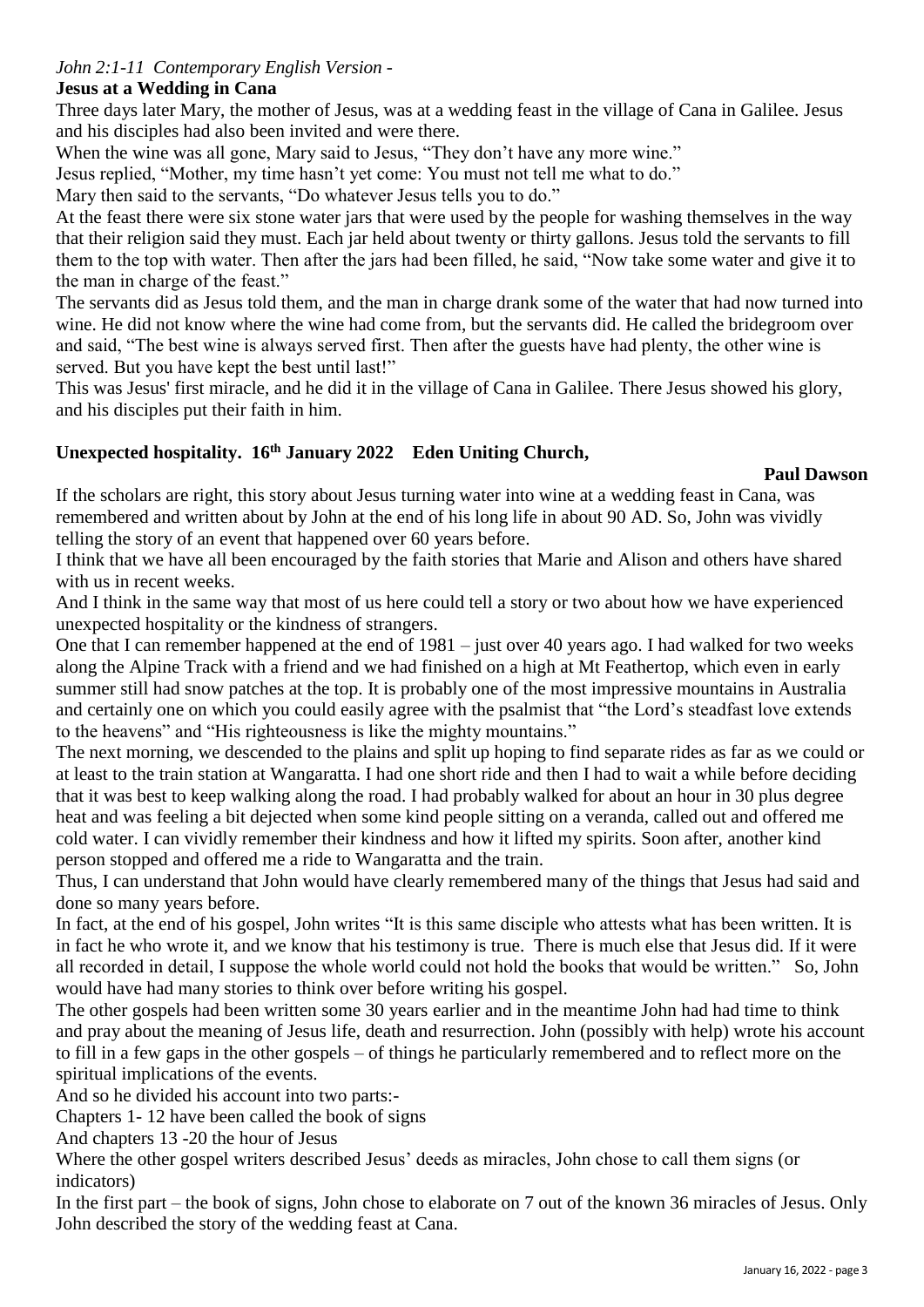So, this was the first sign – pointing to the glory of Jesus and as we heard in the reading, the miracle of turning the water into wine was known or observed not by all at the party - but by the servants who poured the water and wine, Mary, Jesus' mother, and his disciples.

It was not a magic trick done to impress everyone but naturally an act of love and compassion for the host and the guests - but also a sign to the disciples that Jesus was who he said he was. - - **The son of God**. Or as John wrote "Thus did Jesus reveal his glory and his disciples believed in him"

I think that we ourselves can relate to that too. - all of us are able to share some of our fears and troubles, but also we all also are able to remember times in our lives when God had given us a sign or just an affirmation that he does love us and care for us.

Some scholars think that John included this story for other symbolic reasons.

As you may recall the jars holding the water were used for ceremonial/ religious washing/ cleaning and then they were converted to vessels for holding wine and for celebration

The water jars were given a new task - as Israel would be given - and that new task of declaring the Good news would be like the best wine at the heavenly banquet. This would have reminded the early Jewish Christians of Isaiah's prophecies (in chapter. 25, 6) that:

"On this mountain the Lord of Hosts will make for all peoples a feast of rich food and a feast of well-aged wines" and then in the passage from Chapter 62, v. 5:

"as the bridegroom rejoices over the bride, so shall your God rejoice over you."

I think that we can all relate to this story. The wedding party has been buzzing along with good food and wine. Then as the wine runs out it seems like the blessings have evaporated. In the same way, for many years we have been fortunate and perhaps complacent in our country. Then the challenges of climate change and epidemic have made it all seem harder to maintain community and cohesiveness in both our church and wider communities.

Today's reading also reminds us that as we share God's extravagant love in our own generous and at times unexpected hospitality to others, so our lives become signs to those around us of God's bountiful grace. . As one commentator, Brother Julian writes

"God's life and love is offered to us all, but to avail of it we need to be on the same wavelength as Jesus. For that to happen, we could do no better than to take the cue Mary gave to the catering staff: "Do whatever he tells you to"

That means keeping our ears open and maintaining our relationship with him"

#### **The Trumpets Sound the Angels Sing** *[the Feast Is Read](https://www.youtube.com/watch?v=5xcmEce9Ep4)***y to Begin** Graham Kendrick

| The feast is ready to begin      |
|----------------------------------|
| The feast is ready to begin      |
|                                  |
| The hungry heart He satisfies    |
| Offers the poor His paradise     |
| Now hear all Heaven              |
| And earth applaud                |
| The amazing goodness of the Lord |
|                                  |
| Chorus                           |
| Jesus (echo)                     |
| We thank You (echo)<br>Repeat    |
| For Your love (echo)             |
| For Your joy (echo)              |
|                                  |
| Chorus                           |
|                                  |
|                                  |

## *PRAYER OF INTERCESSION*

Generous hospitality is at your heart, loving God, and as your people we seek to be generous and hospitable. May we listen actively to those who are calling us to intervene for good, those who are concerned for the